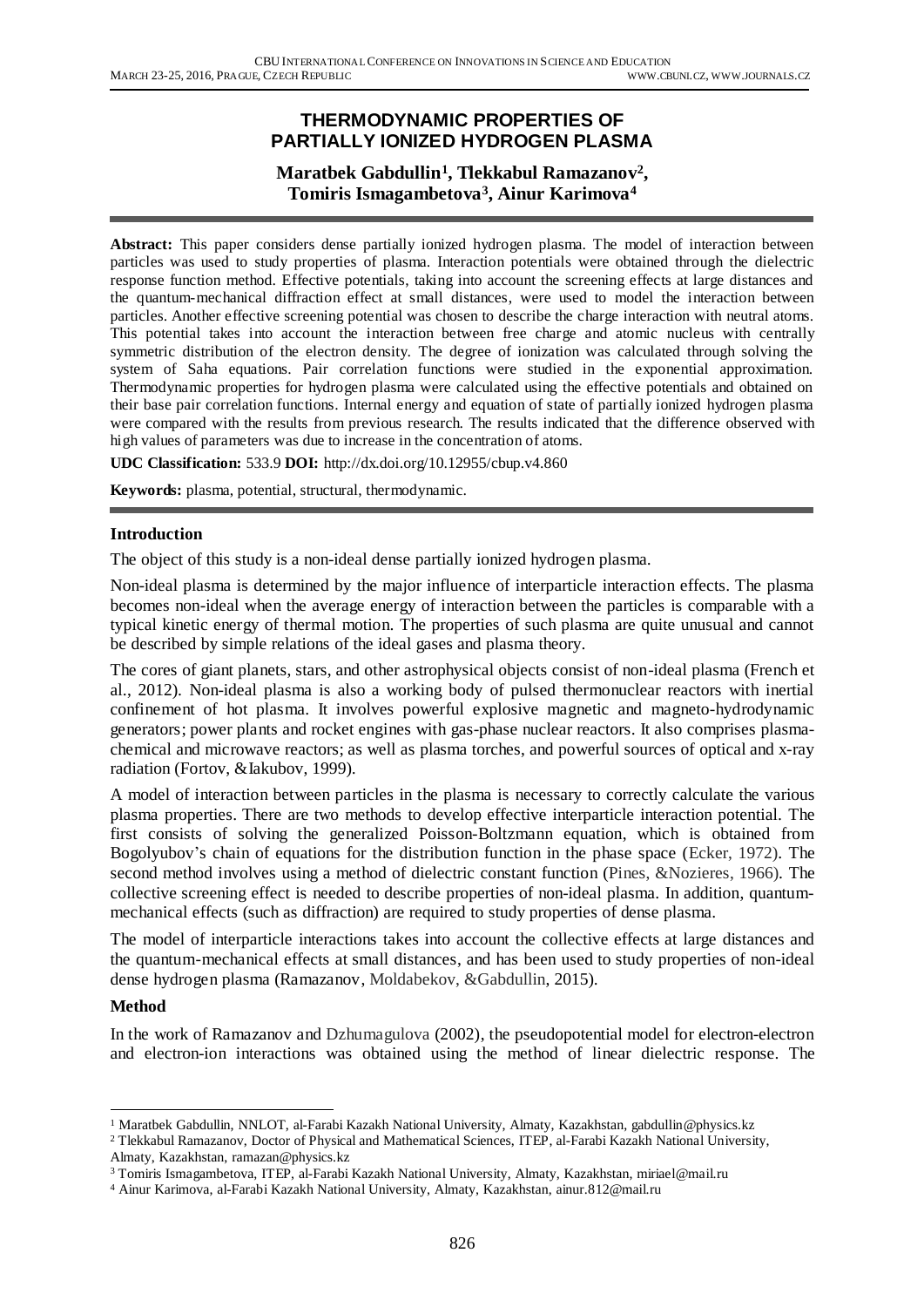analytical expression for the potential of the electron-electron and the electron-ion interaction has the following form:

$$
\Phi_{\alpha\beta}(r) = \frac{Z_{\alpha}Z_{\beta}e^2}{\sqrt{1 - 4\lambda_{\alpha\beta}^2 / r_D^2}} \left(\frac{e^{-Br}}{r} - \frac{e^{-Ar}}{r}\right)
$$
(1)

Where:

$$
A^2 = \frac{1}{2\lambda^2} \left( 1 + \sqrt{1 - \lambda_{\alpha\beta}^2 / r_D^2} \right) \tag{2}
$$

$$
B^{2} = \frac{1}{2\lambda^{2}} \left( 1 - \sqrt{1 - \lambda_{\alpha\beta}^{2} / r_{D}^{2}} \right)
$$
 (3)

 $Z_\alpha$ *e*,  $Z_\beta$ *e* are the atomic numbers of α, β particles

$$
\lambda_{\alpha\beta} = \hbar / \sqrt{2\pi m_{\alpha\beta} k_B T}
$$
 is the thermal wave length (4)

$$
m_{\alpha\beta} = m_{\alpha} m_{\beta} / (m_{\alpha} + m_{\beta})
$$
 is the reduced mass (5)

$$
r_D = \left(k_B T / \left(4\pi e^2 \sum_j n_j Z_j^2\right)\right)^{1/2}
$$
 is the Debye radius (6)

Effective potential for ion-ion interaction was taken from the work of Ramazanov, Dzhumagulova, &Gabdullin (2010):

$$
\Phi_{ii}(r) = \frac{Z_i Z_i e^2}{\sqrt{1 - 4\lambda_{ei}^2 / r_D^2}} \left( C_1 \frac{e^{-Ar}}{r} - C_2 \frac{e^{-Br}}{r} \right)
$$
\n(7)

Where:

$$
C_1 = \frac{1}{2} \left( 1 - \sqrt{1 - \lambda_{ei}^2 / r_D^2} \right)
$$
  
\n
$$
C_2 = \frac{1}{2} \left( 1 + \sqrt{1 - \lambda_{ei}^2 / r_D^2} \right)
$$
\n(8)

(9)

These pseudopotentials consider the effects of short-range quantum-mechanical diffraction and longrange screening. The potential, taking into account the quantum diffraction effect, was used as a micro potential to construct the interaction model.

The screened potential obtained by Goldberger and Watson (1967) uses the dielectric response method. The used micro potential describes interaction between free charge and atomic nucleus and centrally symmetric distribution of the electron density. This approach was used as a potential of charge-atom interaction and involved the following equation:

$$
\Phi(r) = Ze^2 \left( \frac{1}{r} + \frac{1}{a_B} \right) e^{-2r/a_B},\tag{10}
$$

Where:  $a_B$  is the Bohr radius.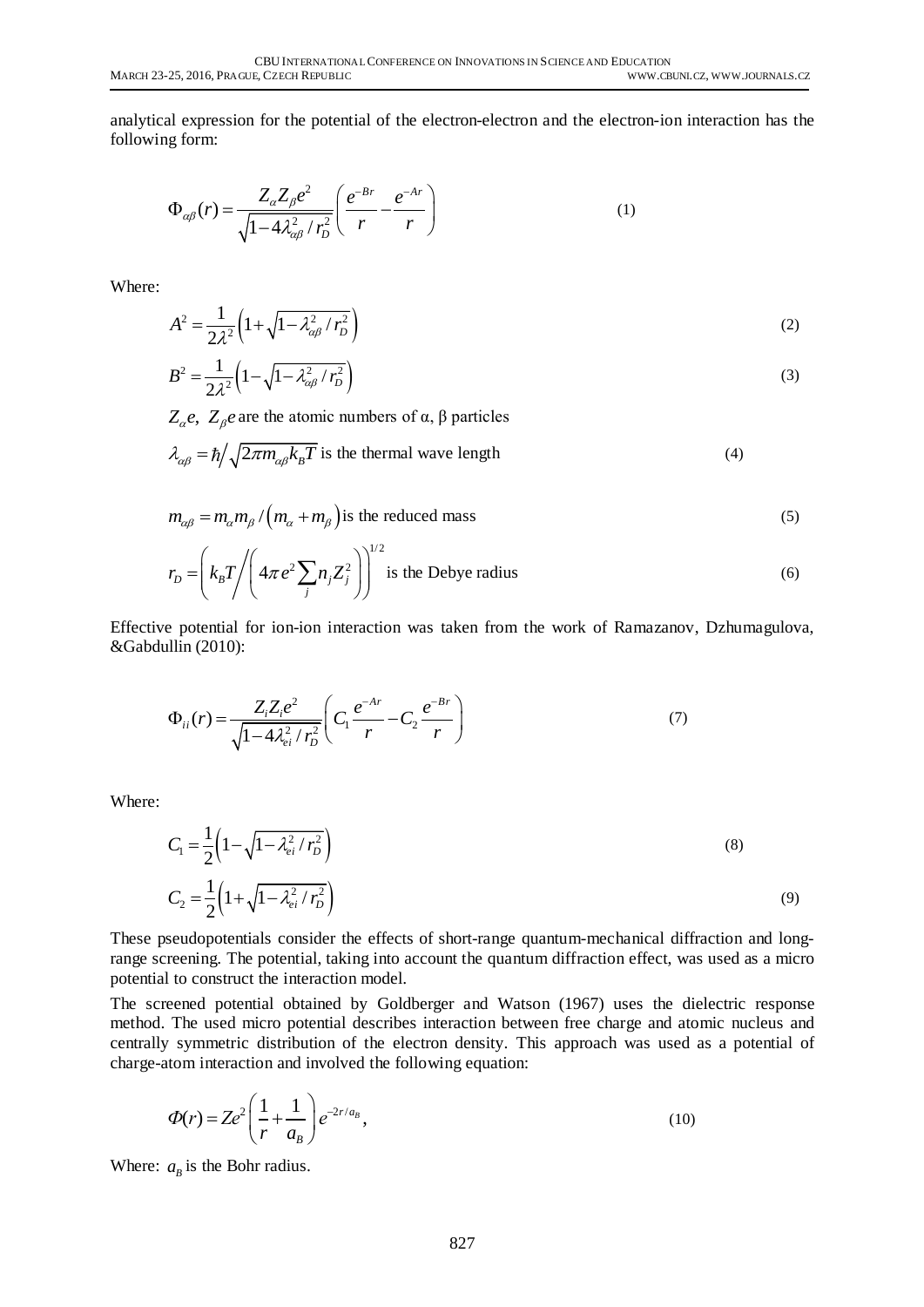We used the exponential approximation to calculate pair correlation functions, as follows:

$$
g_{\alpha\beta}(r) = \exp(-\Phi_{\alpha\beta}(r)/k_B T),
$$
\n(11)

Where:  $\Phi_{\alpha\beta}$  is the effective interaction potential of *α* and *β* types of particles (Gabdullin et al., 2015).

Thermodynamic properties, such as internal energy and equation of state, were calculated using effective potentials (Equations 1, 7, & 10) and were obtained using approximations of their base pair

$$
E = 3/2Nk_B T - \pi \sum_{\alpha=i,e} n_{\alpha} \sum_{\beta=i,e} n_{\beta} \int_0^{\infty} g^{\alpha\beta}(r) \Phi^{\alpha\beta}(r) r^2 dr
$$
\n
$$
P = nk_B T - \frac{2}{3} \pi \sum_{\alpha=i,e} n_{\alpha} \sum_{\beta=i,e} n_{\beta} \int_0^{\infty} \frac{\partial \Phi_{\alpha\beta}(r)}{\partial r} g_{\alpha\beta}(r) r^3 dr
$$
\n(12)

$$
P = nk_B T - \frac{2}{3} \pi \sum_{\alpha=i,e} n_{\alpha} \sum_{\beta=i,e} n_{\beta} \int_0^{\infty} \frac{\partial \Phi_{\alpha\beta}(r)}{\partial r} g_{\alpha\beta}(r) r^3 dr \qquad (13)
$$

Where: *n* is the number of particles in the system (Ramazanov, Moldabekov, Gabdullin, &Ismagambetova, 2014).

The partial ionization was taken into account using the system of Saha equations (Gabdullin et al., 2015):

$$
\frac{n_0}{n_e n_i} = \frac{g_0}{g_e g_i} \exp\left(\frac{I - \Delta I}{k_B T}\right),\tag{14}
$$

Where:  $g_k$  is the statistical weight, I is the ionization potential, and  $\Delta I$  is the lowering of the ionization potential.

#### **Results**

Figures 1 to 4 show the results of this study in comparison with the results of previous research. Figures 1 to 2 show the results for the internal energy and Figures 3 to 4 present the calculations for the equations of state. In all figures, the black squares represent the results of this study.

Figure 1 shows the results of Kraeft, Kremp, Ebeling, &Röpke (1986; red circles), and Filinov et al. (2001; blue triangles) compared with those for this study (black squares). Figure 2 shows the results of Ebeling, Norman, Valuev, &Valuev (1999; crossed triangles), Tanaka and Ichimaru (1985; triangles), and the Debye theory (dash-dotted line) compared with those of this study (black squares). Figure 3 shows the results of Knaup, Reinhard, &Toepffer (2001; red circles), Militzer, &Ceperley (2000; green triangles), and Militzer, &Ceperley (2001; blue pentagrams) compared with this study's results (black squares). Figure 4 shows the results of Ebeling, Kraeft, & Kremp (1976) for  $A_0=0$  (red circles) and  $A_0 = \pi/2$  (green triangles) compared with the results of this study (black squares).

#### **Discussion**

The results of this study were compared with computer simulations of various approaches, such as the Montroll-Ward approximation (Kraeft, Kremp, Ebeling, &Röpke, 1986), Monte-Carlo simulations (Militzer, &Ceperley, 2001), the Green's function (Knaup, Reinhard, &Toepffer 2001), and the data of Militzer, &Ceperley(2001) that used the wave packet of molecular dynamics. A satisfactory agreement between the results of this study and those of other approximations was observed up to the point where the number density of particles was  $10^{20 \text{ cm-3}}$  (Figures 1 and 3). The agreement between different curves (Figures 2 and 4) was observed up to small values of the coupling parameter. These differences can be explained by the appearance of the atomic concentration of components in the system, which weakens the interaction in the system and leads to a decrease in absolute value of thermodynamic properties.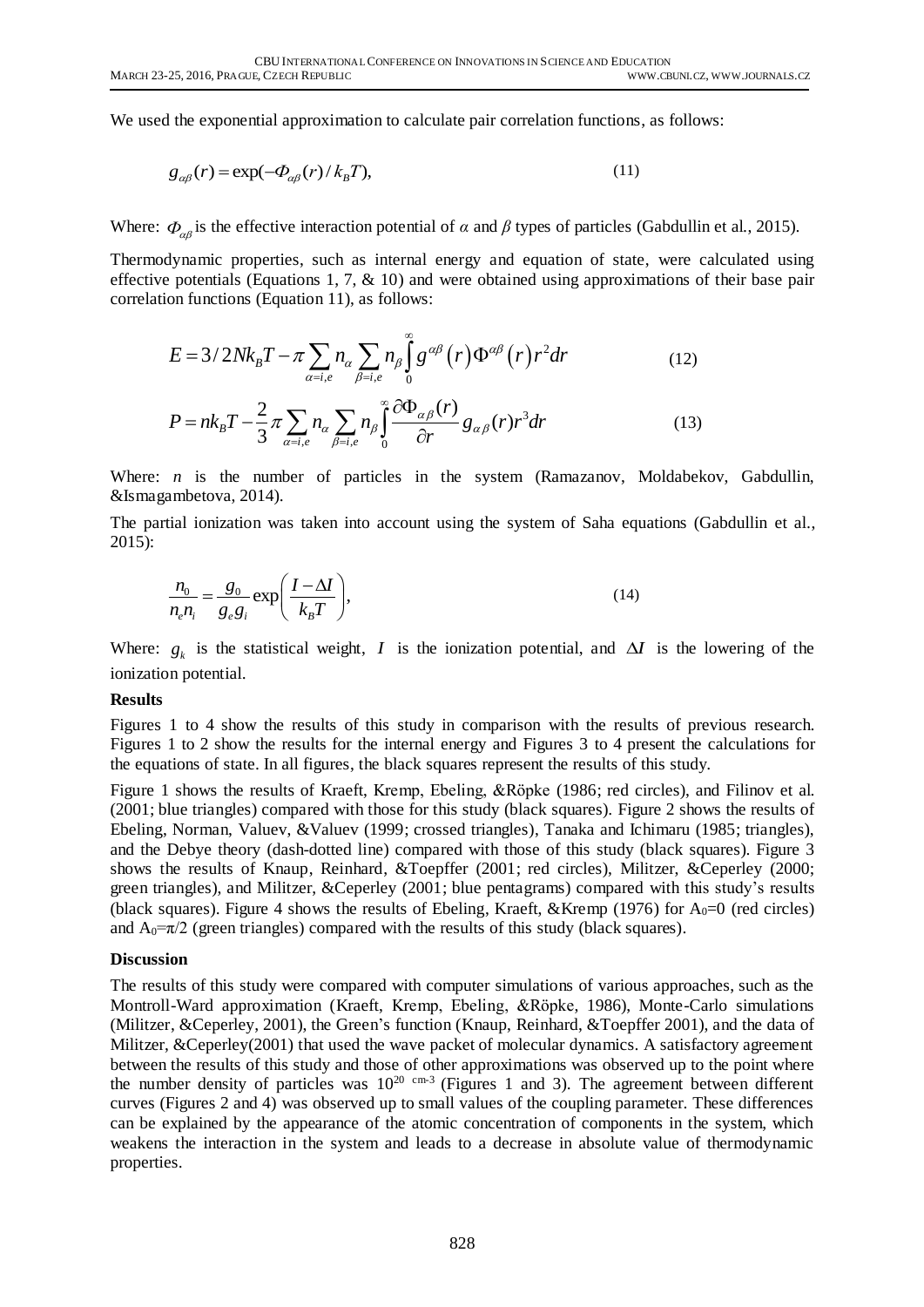

Blue triangles: the results by Filinov et al. (2001)



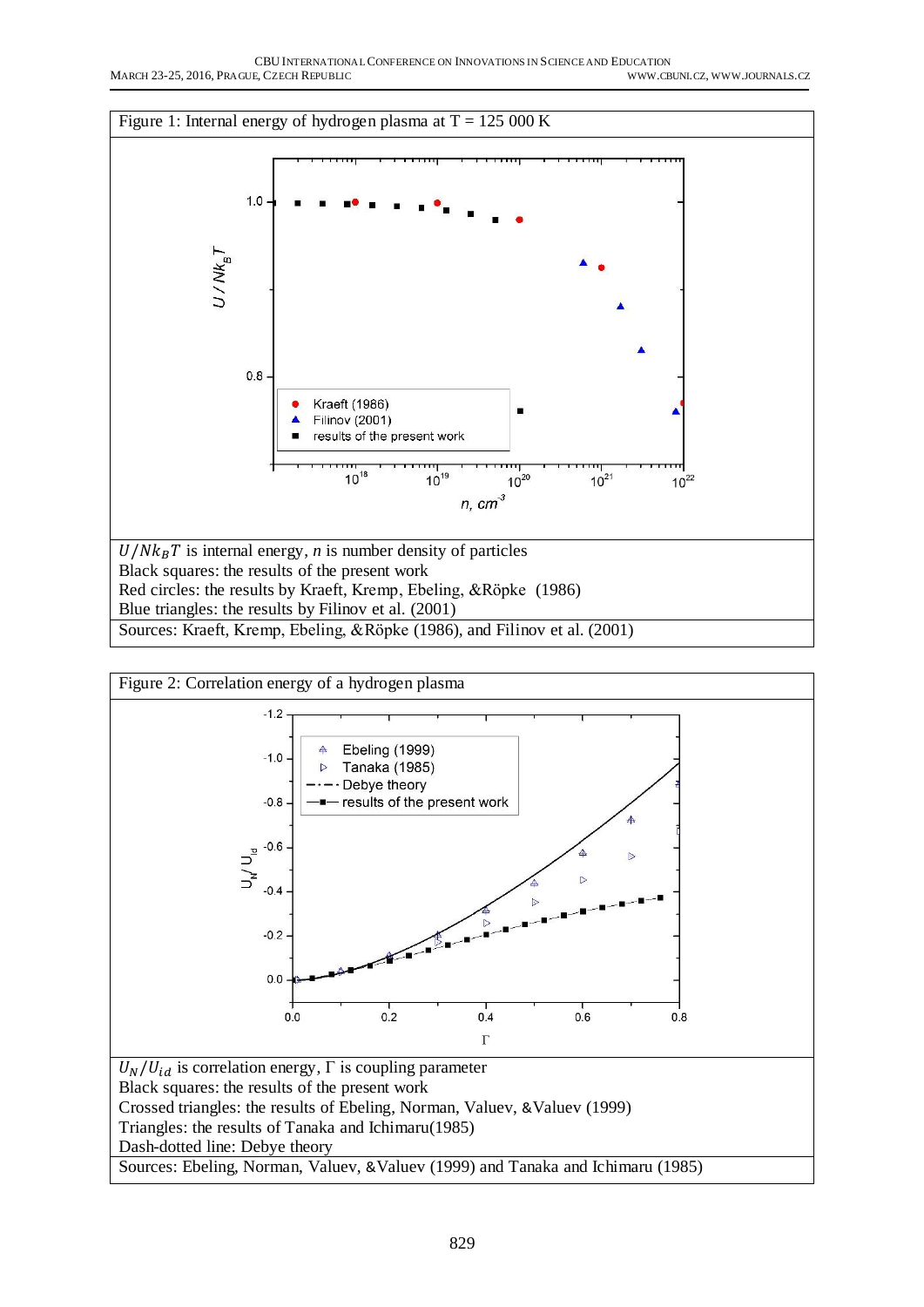